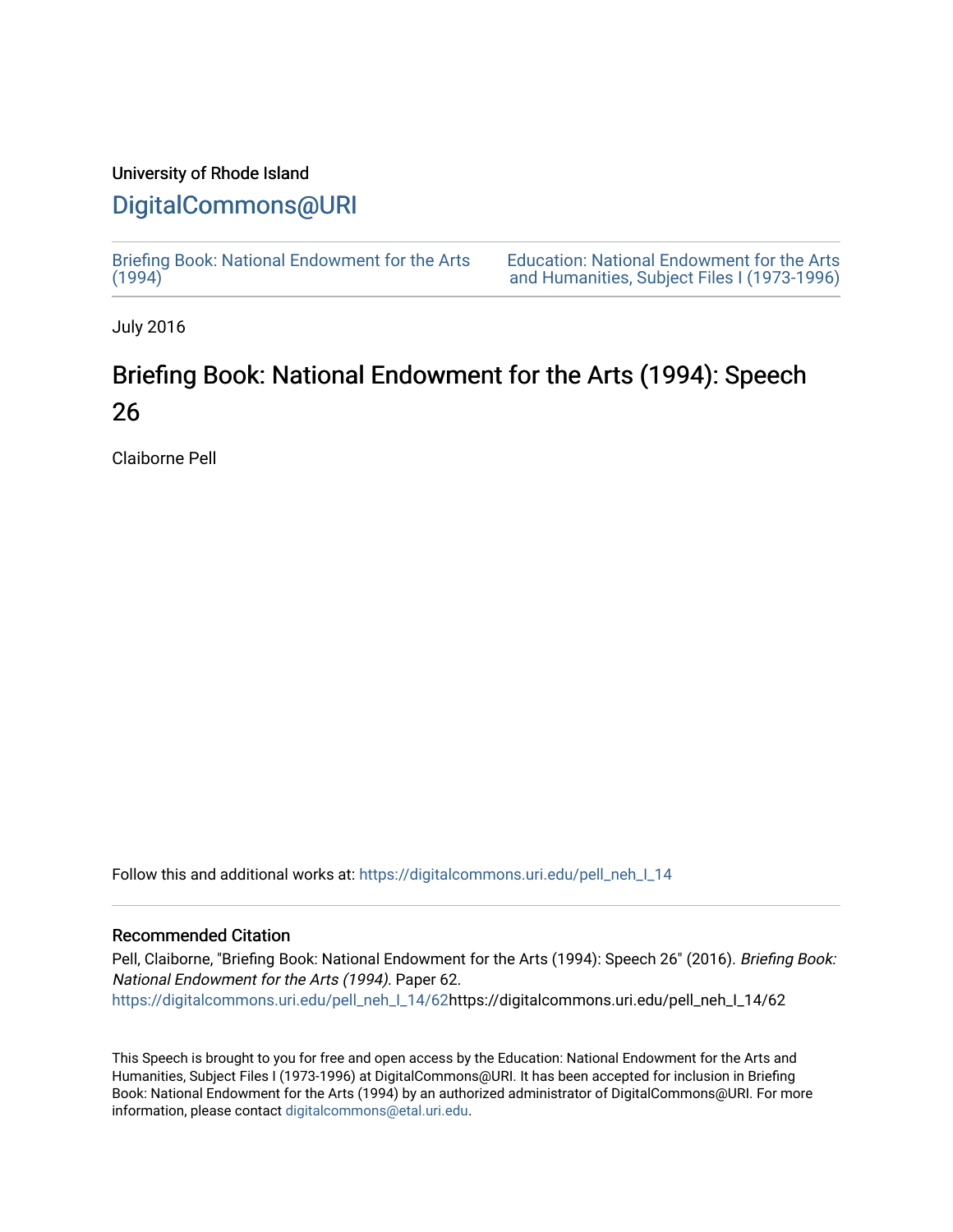### STATEMENT OF SENATOR PELL IN OPPOSITION TO INCREASE THE REQUIRED SET-ASIDE TO THE STATES IN THE NEA BUDGET

Mr. President, increasing the present 27.5% set-aside to the states would be contrary to the goals for which our government founded the National Endowment for the Arts. Only a national agency provides the widespread notice and renown for the very best artists and arts organizations which leads to matching grants from other sources, thus encouraging wider participation by the private sector in the arts. Private individuals and corporations pay attention to the national recognition that comes with federal support in deciding how much funding to give to non-profit arts organizations. The Endowment, unlike state arts councils, can assemble the resources to implement innovative arts programs around the country, such as those in arts education or those which help to implement the results of new technologies for the arts.

Mr. President, the state arts agencies themselves oppose any increase in the set-aside given them by the Endowment. I now read from a letter written to my office by the National Assembly of State Arts Agencies: "The National Assembly of State Arts Agencies, representing the state and special jurisdictional government arts agencies of the United States, opposes any amendment to change the share of funds allocated to the states as currently provided in the authorizing statute for the National Endowment for the Arts." The letter goes on to read: "The state arts agencies want a strong and effective partner at the federal level... Nor should Congress ignore the catalyzing effect of NEA grants in attracting matching funds from the private sector and other sources, and fostering economic growth at the state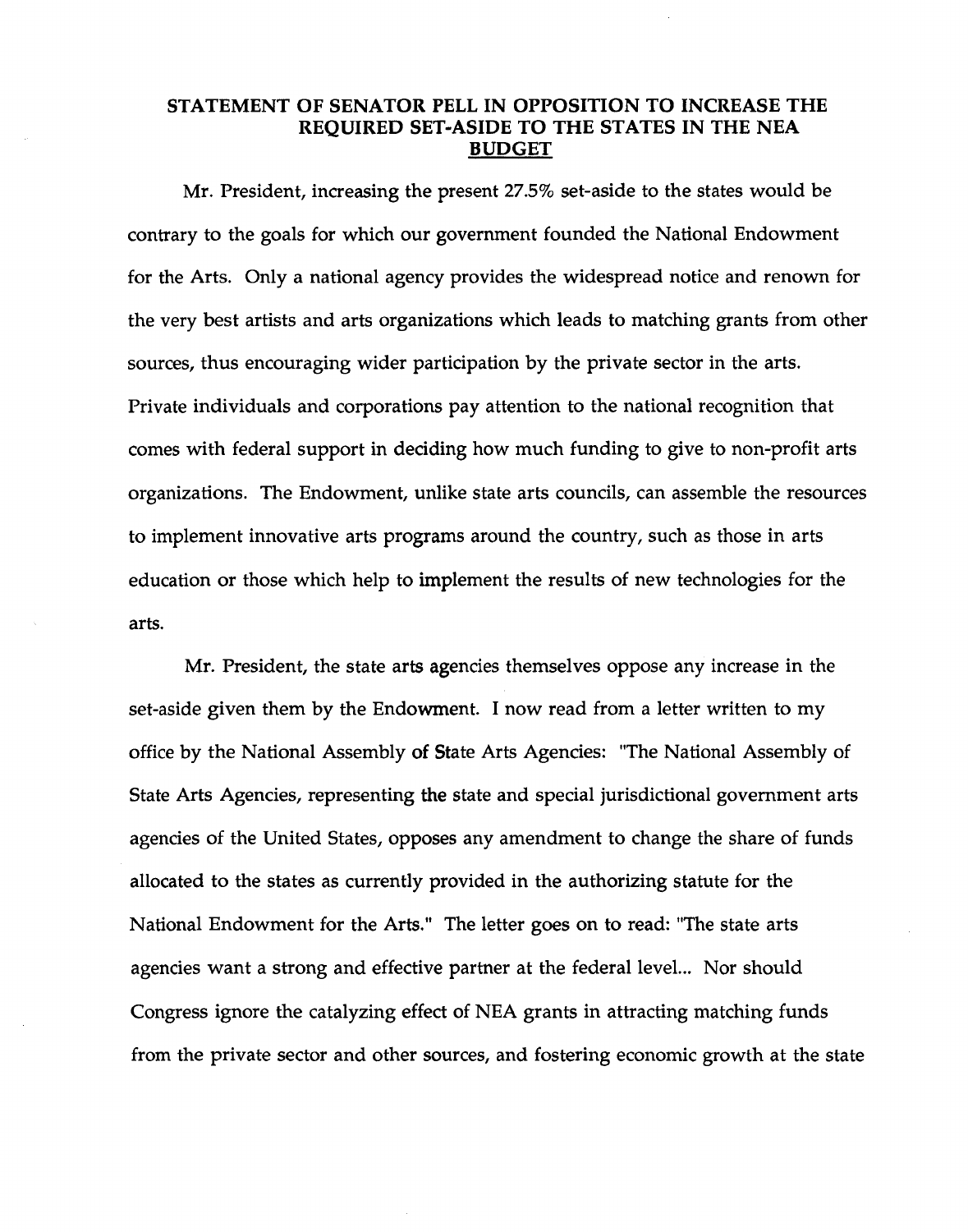and local level."

The state arts councils clearly understand that if we shifted federal funds away from the Endowment, many projects that have national or regional impact would not be funded. Some of the richest arts programs take place in the form of national partnerships between organizations in different states and require a strong national entity to encourage their work. Endowment supported theater and dance groups, operas and symphonies which leave their city stages and tour the country, radio and television programs, and major music and art institutions all require national support. These programs cross state boundaries and therefore would not receive funding from independent state arts councils. Such programs include television's "Great Performances," radio's "Folk Masters from Wolftrap" and New York City's Spanish Theater Repertory Co. which received a \$100,000 grant to perform in Spanish theaters around the country. That Company performed in 37 theaters, reaching more than 22,000 people in communities such as Taos, New Mexico; Kutztown, Pennsylvania; and El Paso, Texas. Similarly, the Merce Cunningham Dance Company received a \$373,000 Endowment grant. That company spent a month in Minnesota and repeatedly visited North Dakota to give classes to the public and to perform.

I also note that states are decreasing their arts budgets around the country. State funding for the arts has fallen off significantly in recent years, despite the increase in funding given to the states by the 1990 amendments. Transferring funds from a national agency to state arts councils merely encourages state budget directors to replace state funds with federal taxpayer funds. In contrast, the Endowment's requirement for matching funds has a multiplier effect on arts funding, increasing the